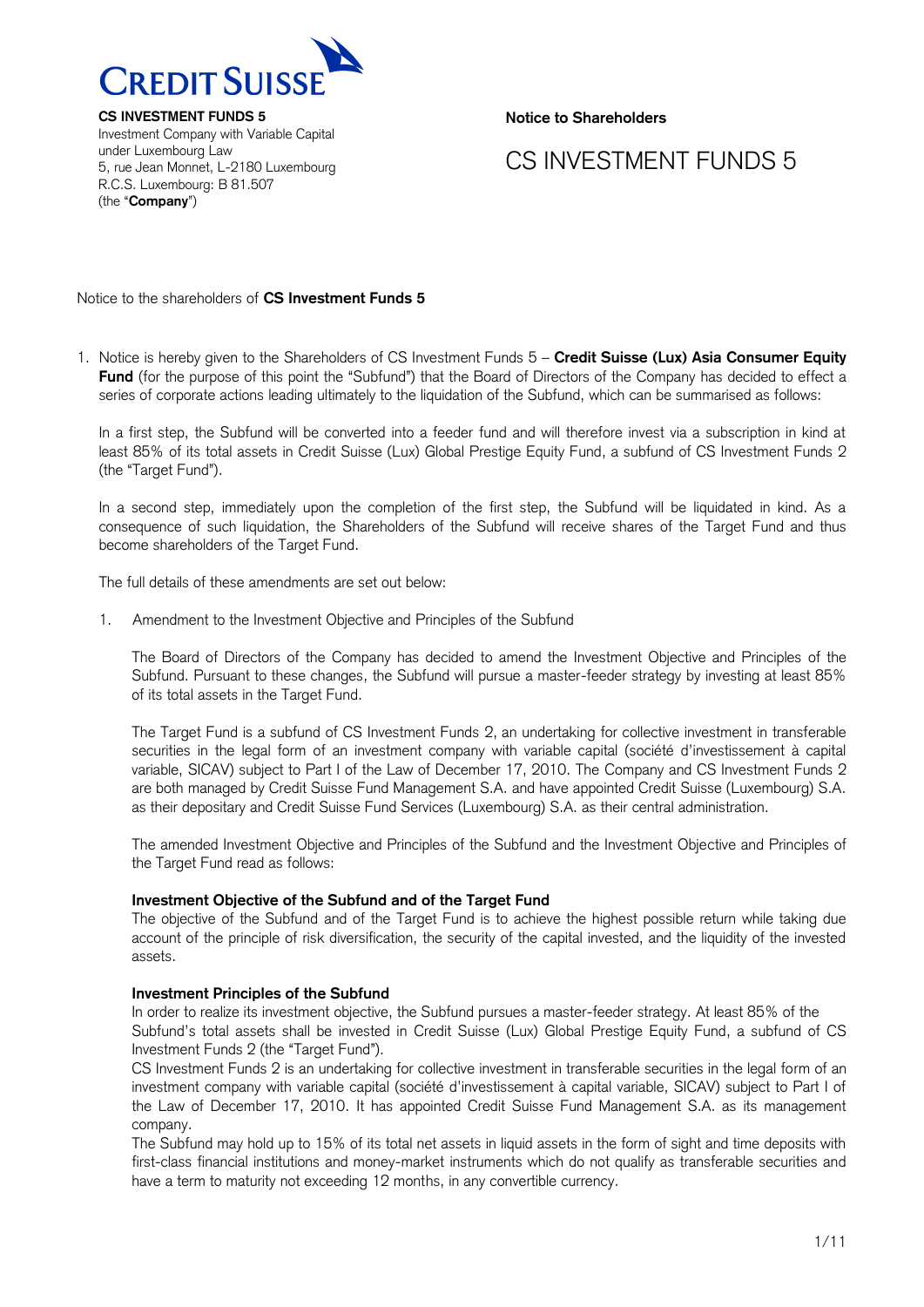## **Investment Principles of the Target Fund**

At least two-thirds of the Target Fund's assets are invested worldwide in companies offering luxury and prestige products or services.

Furthermore, the Target Fund may invest in companies which obtain the majority of their revenues by financing the above activities. The Target Fund may also invest in emerging markets as defined under "Risk Information" in the specific section relating to the Target Fund in the prospectus of CS Investment Funds 2.

For hedging purposes and in the interest of the efficient management of the portfolio, the aforementioned investments may also be effected by way of derivatives, provided the limits set out in Chapter 6, "Investment Restrictions" of the prospectus of CS Investment Funds 2 are observed.

In addition, the Target Fund may invest up to 15% of its net assets in structured products (certificates, notes) on equities, equity-type securities, equity baskets and equity indices that are sufficiently liquid and issued by firstclass banks (or by issuers that offer investor protection comparable to that provided by first-class banks). These structured products must qualify as securities pursuant to Art. 41 of the Law of December 17, 2010. These structured products must be valued regularly and transparently on the basis of independent sources. Structured products must not entail any leverage effect. As well as satisfying the regulations on risk spreading, the equity baskets and equity indices must be sufficiently diversified.

Furthermore, to hedge currency risks and to gear its assets to one or more other currencies, the Target Fund may enter into forward foreign exchange and other currency derivatives in accordance with section 3 of Chapter 6, "Investment Restrictions" of the prospectus of CS Investment Funds 2.

The indices on which such derivatives are based shall be chosen in accordance with Art. 9 of the Grand-Ducal Decree of February 8, 2008.

Liquid assets held by the Target Fund in the form of sight and time deposits, together with debt instruments which generate interest income within the meaning of EU directive 2003/48/EC and UCITS which themselves invest in short-term time deposits and money market instruments may not exceed 25% of the Target Fund's net assets.

| <b>SUBFUND</b>                                                         |                                          |                                           |                                              | <b>TARGET FUND</b>                                                       |                           |                                          |                                                       |                                              |                         |
|------------------------------------------------------------------------|------------------------------------------|-------------------------------------------|----------------------------------------------|--------------------------------------------------------------------------|---------------------------|------------------------------------------|-------------------------------------------------------|----------------------------------------------|-------------------------|
| CS Investment Funds 5<br>Credit Suisse (Lux) Asia Consumer Equity Fund |                                          |                                           |                                              | CS Investment Funds 2<br>Credit Suisse (Lux) Global Prestige Equity Fund |                           |                                          |                                                       |                                              |                         |
| Share Class<br>(Currency)                                              | Maximum<br>Manage-<br>ment Fee<br>(p.a.) | Ongoing<br>charge<br>(as per<br>the KIID) | Synthetic<br>Risk and<br>Reward<br>Indicator | Perfor-<br>mance<br>Fee                                                  | Share Class<br>(Currency) | Maximum<br>Manage-<br>ment Fee<br>(p.a.) | Ongoing<br>charge<br>(as per<br>the KIID <sup>*</sup> | Synthetic<br>Risk and<br>Reward<br>Indicator | Perfor-<br>mance<br>Fee |
| B (USD)                                                                | 1.92%                                    | 2.31%                                     | 6                                            | n/a                                                                      | B (USD)                   | 1.92%                                    | 2.16%                                                 | 6                                            | n/a                     |
| BH (CHF)                                                               | 1.92%                                    | 2.32%                                     | 6                                            | n/a                                                                      | BH (CHF)                  | 1.92%                                    | 2.16%                                                 | 6                                            | n/a                     |
| BH (EUR)                                                               | 1.92%                                    | 2.31%                                     | 6                                            | n/a                                                                      | B (EUR)                   | 1.92%                                    | 2.16%                                                 | 6                                            | n/a                     |
| UB (USD)                                                               | .50%                                     | 1.66%                                     | 6                                            | n/a                                                                      | UB (EUR)                  | 1.50%                                    | 1.39%                                                 | 6                                            | n/a                     |
| UBH (CHF)                                                              | .50%                                     | 1.67%                                     | 6                                            | n/a                                                                      | UBH (CHF)                 | 1.50%                                    | 1.39%                                                 | 6                                            | n/a                     |
| UBH (EUR)                                                              | 1.50%                                    | 1.64%                                     | 6                                            | n/a                                                                      | UB (EUR)                  | 1.50%                                    | 1.39%                                                 | 6                                            | n/a                     |

The Shares of the Subfund will be invested in the following Share classes of the Target Fund:

\* The ongoing charge figure is based on estimated expenses.

The Target Fund is suitable for investors wishing to participate in companies offering luxury and prestige products or services. Investors will be looking for balanced, broad and diversified exposure to companies in these sectors. As the investments are focused on equities – which can be subject to wide fluctuations in value – investors should have a medium to long investment horizon.

Shareholders should note that the indicated management fee and ongoing charges of the Subfund reflect the situation prior to the subscription in kind. For the duration of the master-feeder structure, no management fee will be charged at the level of the Subfund in addition to the management fee charged at the level of the Target Fund. Furthermore, neither the Subfund nor the Target Fund charges a performance fee.

PricewaterhouseCoopers, Société coopérative, 2, rue Gerhard Mercator, L-2182 Luxembourg has been appointed by CS Investment Funds 5 as the independent auditor in charge of issuing an opinion on the subscription in kind and the number of shares issued in counterpart of this subscription.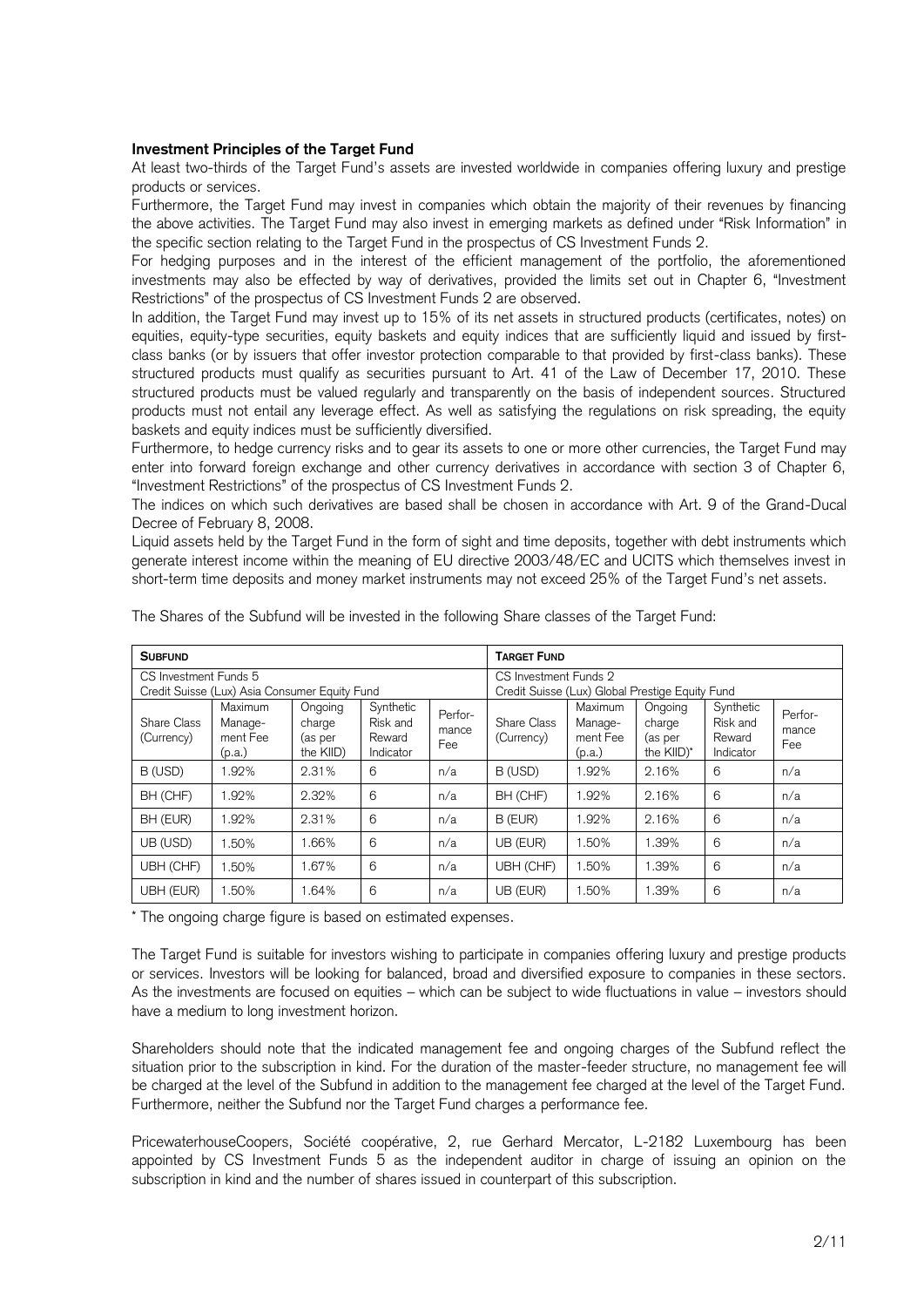The Luxembourg supervisory commission for the financial sector, the *Commission de Surveillance du Secteur Financier* or CSSF has approved the investment of the Subfund in the Target Fund.

The amendments made to the Prospectus will enter into force as of 17 November 2016. As of this date, the Subfund will invest almost exclusively in shares of the Target Fund.

Shareholders who do not agree with these amendments may redeem their Shares in the Subfund free of charge until 14 November 2016.

2. Liquidation in kind of CS Investment Funds 5 – Credit Suisse (Lux) Asia Consumer Equity Fund

The liquidation process of the Subfund will start on 17 November 2016.

No further subscriptions of Shares will be accepted in the Subfund after 3.00 p.m. CET on 14 November 2016. Moreover, Shares may only be redeemed free of charge until the same date and time. A provision of all outstanding debits and any debits that will occur in relation to the liquidation will be made in the Subfund.

PricewaterhouseCoopers, Société coopérative, 2, rue Gerhard Mercator, L-2182 Luxembourg has been appointed by the Company as independent auditor in charge of issuing an opinion on the Shares of the Subfund that will be cancelled as a result of the liquidation of the Subfund.

The net liquidation proceeds of the Subfund will be distributed in kind to the Shareholders on 17 November 2016.

After closure of the liquidation, the accounts and the books of the Subfund shall be filed with Credit Suisse Fund Services (Luxembourg) S.A. during a period of five years.

Any legal, advisory or administrative costs associated with the preparation and the completion of the changes under points (1) and (2) above will be borne by Credit Suisse Fund Management S.A., except the auditor fees which will be charged to the Subfund.

As a result of the changes under points (1) and (2) above, the Shareholders of the Subfund will be allocated shares in the Target Fund and become shareholders of the Target Fund as of 17 November 2016.

Shareholders should note the resulting differences in terms of ongoing charges, as indicated in the above table. Shareholders' attention is drawn to the fact that (i) the reference currency of the Target Fund (EUR) differs from the reference currency of the Subfund (USD) and (ii) shares in the Target Fund sometimes differ from the respective shares of the Subfund in terms of applicable fees or hedging policy. More information about the features of the shares of the Target Fund can be find in the prospectus of CS Investment Funds 2, under Chapter 2 "CS Investment Funds 2 – Summary of Share Classes" and Chapter 5 "Investment in CS Investment Funds 2". Shareholders should inform themselves as to the possible tax implications of the aforementioned changes in their respective country of citizenship, residence or domicile.

In addition, Shareholders should note that the number of shares in the Target Fund they will receive further to the liquidation in kind will not necessarily correspond to the number of Shares they held in the Subfund, but will depend on the number of shares in the Target Fund held by the Subfund at the time of its liquidation (mainly because both subfunds do have different NAV levels). Further to the liquidation, the Shares in the Subfund will no longer entitle the Shareholders to any rights in the Subfund or the Company.

Following the above mentioned liquidation in kind, the Subfund "CS Investment Funds 5 – Credit Suisse (Lux) Asia Consumer Equity Fund" will cease to exist.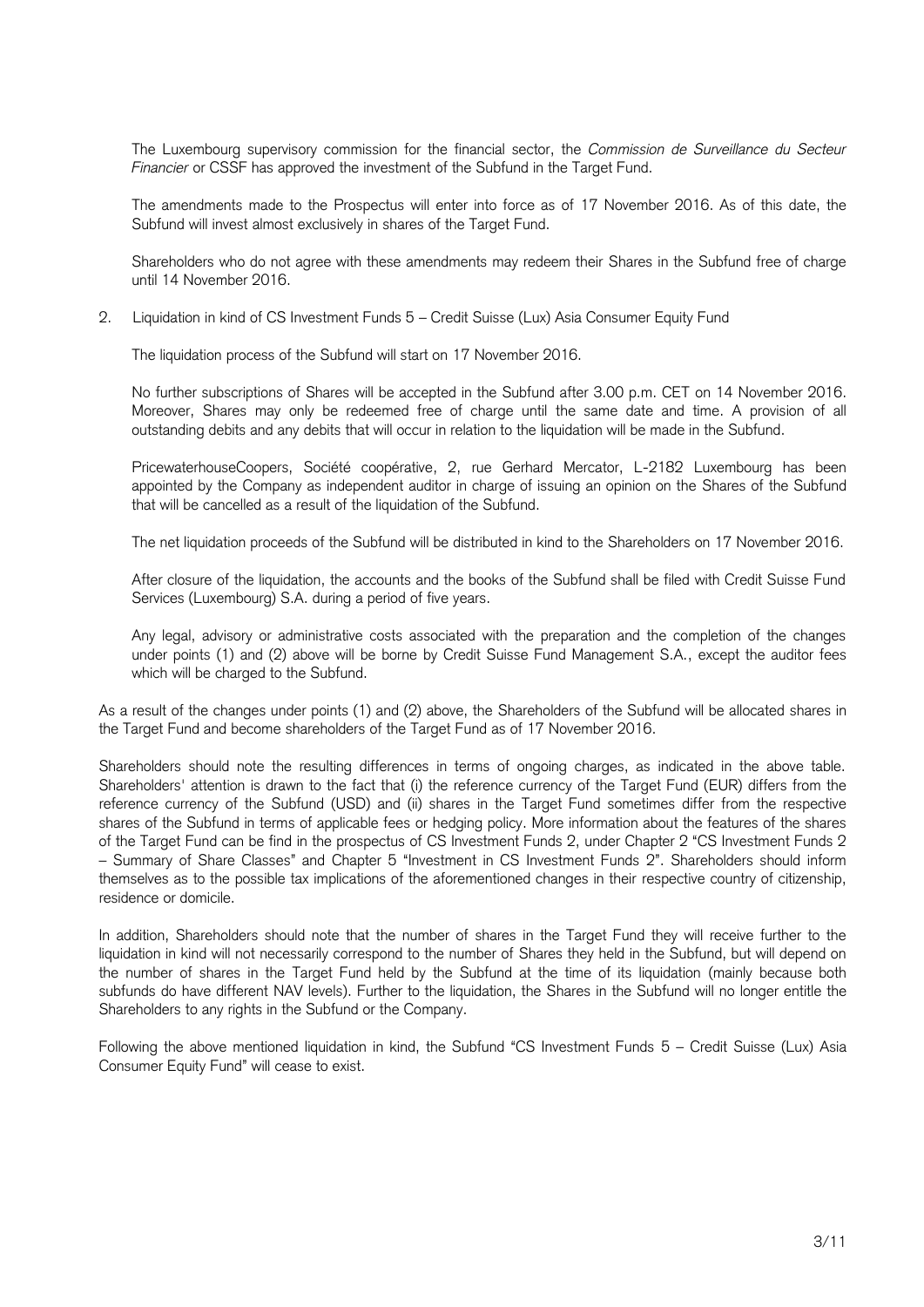2. Notice is hereby given to the Shareholders of CS Investment Funds 5 – **Credit Suisse (Lux) Asian Equity Dividend**  Plus Fund (for the purpose of this point the "Subfund") that the Board of Directors of the Company has decided to effect a series of corporate actions leading ultimately to the liquidation of the Subfund, which can be summarised as follows:

In a first step, the Subfund will be converted into a feeder fund and will therefore invest via a subscription in kind at least 85% of its total assets in Credit Suisse (Lux) Asia Pacific Income Maximiser Equity Fund, a subfund of CS Investment Funds 2 (the "Target Fund").

In a second step, immediately upon the completion of the first step, the Subfund will be liquidated in kind. As a consequence of such liquidation, the Shareholders of the Subfund will receive shares of the Target Fund and thus become shareholders of the Target Fund.

The full details of these amendments are set out below:

1. Amendment to the Investment Objective and Principles of the Subfund

The Board of Directors of the Company has decided to amend the Investment Objective and Principles of the Subfund. Pursuant to these changes, the Subfund will pursue a master-feeder strategy by investing at least 85% of its total assets in the Target Fund.

The Target Fund is a subfund of CS Investment Funds 2, an undertaking for collective investment in transferable securities in the legal form of an investment company with variable capital (société d'investissement à capital variable, SICAV) subject to Part I of the Law of December 17, 2010. The Company and CS Investment Funds 2 are both managed by Credit Suisse Fund Management S.A. and have appointed Credit Suisse (Luxembourg) S.A. as their depositary and Credit Suisse Fund Services (Luxembourg) S.A. as their central administration.

The amended Investment Objective and Principles of the Subfund and the Investment Objective and Principles of the Target Fund read as follows:

# **Investment Objective of the Subfund**

The objective of the Subfund is to achieve the highest possible return while taking due account of the principle of risk diversification, the security of the capital invested, and the liquidity of the assets.

## **Investment Principles of the Subfund**

In order to realize its investment objective, the Subfund pursues a master-feeder strategy. At least 85% of the Subfund's total assets shall be invested in Credit Suisse (Lux) Asia Pacific Income Maximiser Equity Fund, a subfund of CS Investment Funds 2 (the "Target Fund").

CS Investment Funds 2 is an undertaking for collective investment in transferable securities in the legal form of an investment company with variable capital (société d'investissement à capital variable, SICAV) subject to Part I of the Law of December 17, 2010. It has appointed Credit Suisse Fund Management S.A. as its management company.

The Subfund may hold up to 15% of its total net assets in liquid assets in the form of sight and time deposits with first-class financial institutions and money-market instruments which do not qualify as transferable securities and have a term to maturity not exceeding 12 months, in any convertible currency.

## **Investment Objective and Principles of the Target Fund**

Sharholders of the Subfund should note that as of 17 November 2016, the name, investment objective and principles of the Target Fund will be amended as follows:

| <b>Current name</b>                                              | New name                                            |  |  |  |  |  |
|------------------------------------------------------------------|-----------------------------------------------------|--|--|--|--|--|
| Credit Suisse (Lux) Asia Pacific Income Maximiser<br>Eauity Fund | Credit Suisse (Lux) Asia Pacific Income Equity Fund |  |  |  |  |  |
| Current investment objective and principles                      | New investment objective and principles             |  |  |  |  |  |
| <b>Investment Objective</b>                                      | <b>Investment Objective</b>                         |  |  |  |  |  |
| The objective of the Subfund is to achieve the                   | The objective of the Subfund is to achieve the      |  |  |  |  |  |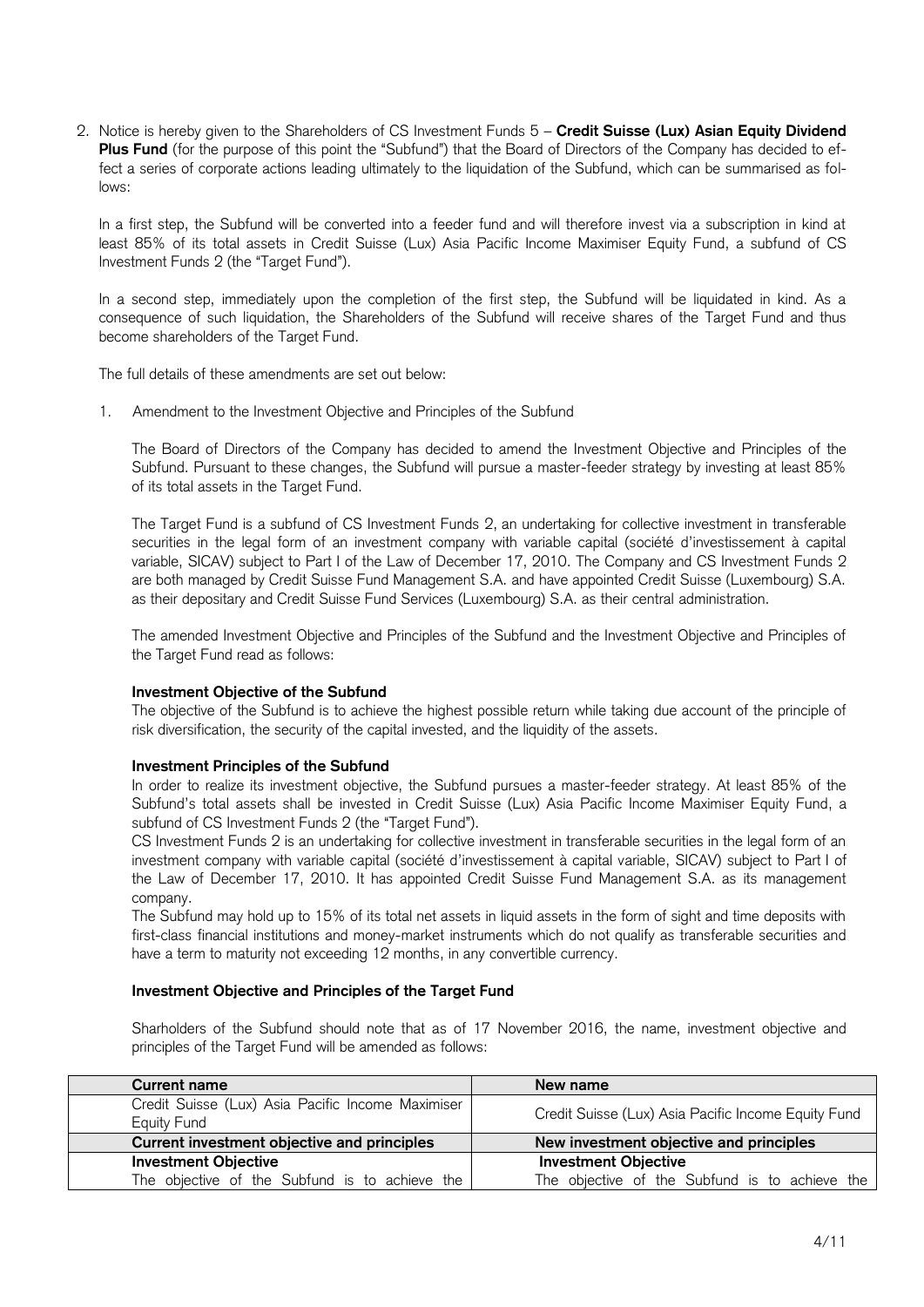highest possible return in US dollars (Reference Currency) by investing in a portfolio of attractive high dividend equity securities, while taking due account of the principle of risk diversification, the security of the capital invested, and the liquidity of the invested assets.

## **Investment Principles**

The Subfund tracks the performance of the reference portfolio by investing in one or more "unfunded swaps" with first-class financial institutions as counterparty.

The Subfund shall (i) enter into a total return swap (the "Swap") with a predetermined investment term on an arm's length basis with a first class financial institution such as Credit Suisse International acting as the swap counterparty (the "Swap Counterparty"). The purpose of the Swap is that the Subfund receives the return of the Reference Portfolio and pays a financing rate and (ii) invest the subscription net proceeds collected when issuing Shares of the Subfund in liquid assets, bonds issued or guaranteed by a Member State of the OECD or by their local public authorities or by supranational institutions and undertakings with EU, regional or world wide scope, mostly bonds issued or guaranteed by first class issuers, shares dealt on a regulated market of the OECD or EU on the condition that these shares are included in a main index, shares or units issued by UCITS investing mainly in bond/shares mentioned as above and shares or units issued by money market UCIs with daily valuations and having a AAA rating or its equivalent. These are expected to generate a return which corresponds to the financing rate payable for the Swap. Accordingly, the Subfund is not, and ultimately the Shareholders are not entitled to receive any income due and received from the Subfund's Assets.

# **Description of the Reference Portfolio**

The reference portfolio consists of the following two components:

"equity" portfolio component; and

– "covered short call" portfolio component, as described below.

# **Description of the "equity" portfolio component**

The "equity" component of the reference portfolio is invested in equities and equity-type securities (American depository receipts [ADRs], global depository receipts [GDRs], profit-sharing certificates, dividend rights certificates, participation certificates, etc.) denominated in any freely convertible currency and issued by companies which are domiciled in or carry out the bulk of their business activities in the Asia Pacific region and which can be expected to generate an above

highest possible return in the respective Reference Currency, while taking due account of the principle of risk diversification, the security of the capital invested, and the liquidity of the assets.

The Subfund invests in a broadly diversified equity portfolio which can be expected to generate an above-average dividend yield.

# **Investment Principles**

The Subfund invests its net assets primarily in equities and other equity-type securities and rights (American depository receipts [ADRs], global depository receipts, profit-sharing certificates, participation certificates, dividend rights certificates, etc.) of companies which are listed or domiciled in or carry out the bulk of their business activities in Asia Pacific including emerging markets (excluding Japan).

In the interest of efficient portfolio management, the aforementioned investments may also be effected indirectly by way of derivatives, provided the limits set out in Chapter 6, "Investment Restrictions", are observed.

Furthermore, the Subfund may employ a covered call strategy (writing call options on single stocks or equity indices) in order to optimize the overall portfolio return or may use derivatives, such as equity index futures for hedging purposes, in accordance with Chapter 6, "Investment Restrictions".

The Subfund may only enter into futures that are traded on a stock exchange.

The indices on which such derivatives are based shall be chosen in accordance with Art. 9 of the Grand-Ducal Decree of February 8, 2008.

Furthermore, to hedge currency risks and to gear its assets to one or more other currencies that fit the investment policy, the Subfund may enter into forward foreign exchange and other currency derivatives in accordance with section 3 of Chapter 6, "Investment Restrictions".

The underlying value of all derivatives must not exceed 100% of the Subfund's Net Asset Value.

The Subfund may invest up to one third of its net assets in cash, sight and time deposits, money market instruments, fixed income securities, which may include, but not limited to, bonds, notes, and similar fixed and variable interest rate securities, discounted securities issued by public, private and semi-private issuers worldwide (including emerging markets). Securities in the non-investment grade sector may represent up to 15% of the total net assets of the Subfund and up to 10% of the Subfund's total net assets may be invested in bonds with a rating below "B-" by Standard & Poor's or "B3" by Moody's.

In addition, the Subfund may – subject to the investment principles set out above – invest up to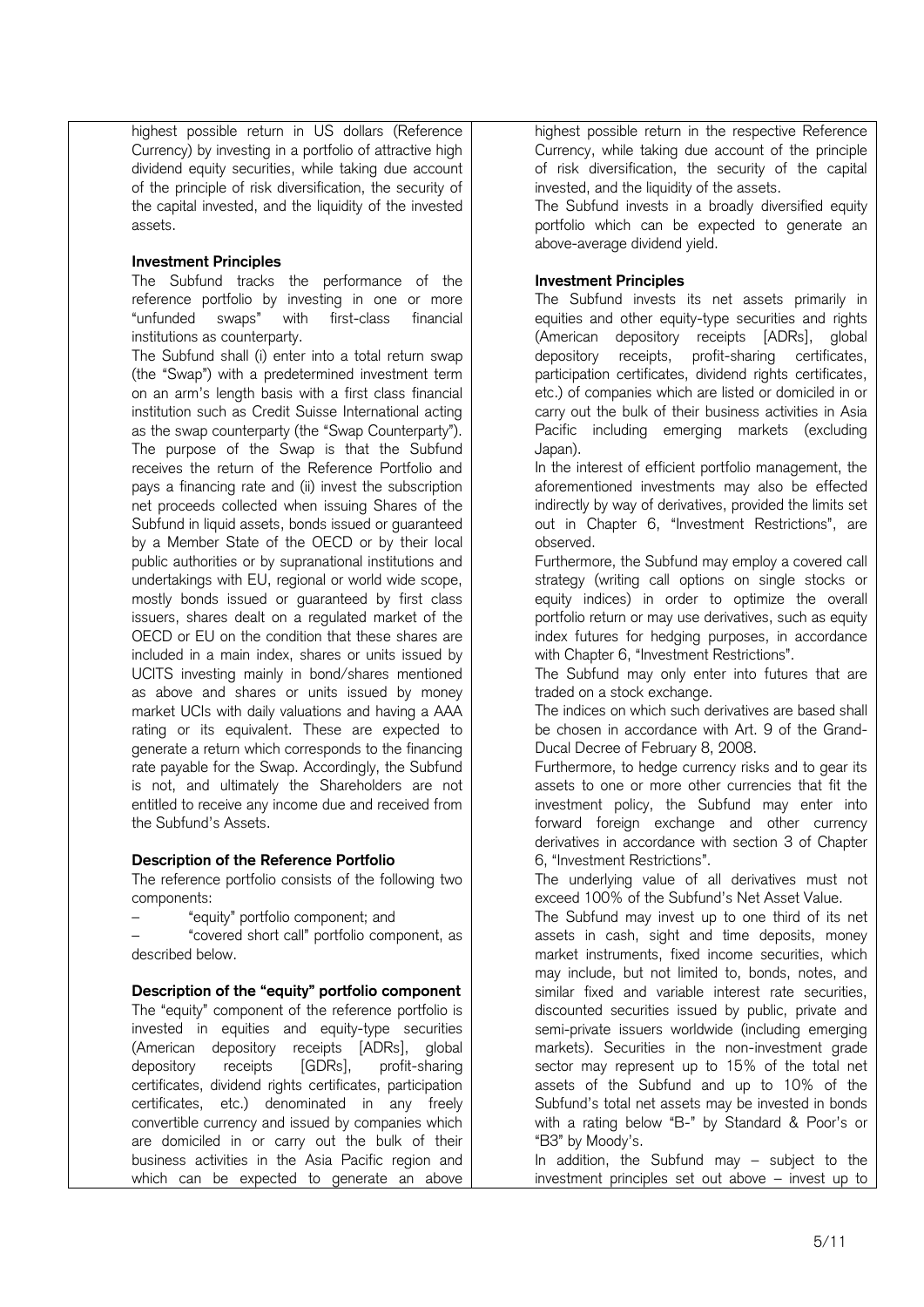| average dividend yield. The Investment Manager                                                                                                                                                                                                                                                                                                                                                                                                                                                                                                                                                                                                       | 30% of its net assets in structured products on                                                                                                                                         |
|------------------------------------------------------------------------------------------------------------------------------------------------------------------------------------------------------------------------------------------------------------------------------------------------------------------------------------------------------------------------------------------------------------------------------------------------------------------------------------------------------------------------------------------------------------------------------------------------------------------------------------------------------|-----------------------------------------------------------------------------------------------------------------------------------------------------------------------------------------|
| uses a multi-factor analytic model to select                                                                                                                                                                                                                                                                                                                                                                                                                                                                                                                                                                                                         | equities, equity baskets and equity indices                                                                                                                                             |
| attractive, high dividend securities that meet certain                                                                                                                                                                                                                                                                                                                                                                                                                                                                                                                                                                                               | (certificates), dividend indices and dividend yields of                                                                                                                                 |
| predefined qualitative and quantitative criteria, such                                                                                                                                                                                                                                                                                                                                                                                                                                                                                                                                                                                               | equities and equity indices, that are sufficiently liquid                                                                                                                               |
| as dividend yield, valuation, momentum and several                                                                                                                                                                                                                                                                                                                                                                                                                                                                                                                                                                                                   | and issued by first-class banks (or by issuers that                                                                                                                                     |
| financial indicators. In order to define the valuation of                                                                                                                                                                                                                                                                                                                                                                                                                                                                                                                                                                                            | offer investor protection comparable to that provided                                                                                                                                   |
| each security, the Investment Manager uses results                                                                                                                                                                                                                                                                                                                                                                                                                                                                                                                                                                                                   | by first-class banks). These structured products                                                                                                                                        |
| from the Starmine tool and the HOLT database. The                                                                                                                                                                                                                                                                                                                                                                                                                                                                                                                                                                                                    | must qualify as securities pursuant to Art. 41 of the                                                                                                                                   |
| securities held will be listed on major Asian stock                                                                                                                                                                                                                                                                                                                                                                                                                                                                                                                                                                                                  | Law of December 17, 2010. These structured                                                                                                                                              |
| exchanges, including Hong Kong, HK (China), HK                                                                                                                                                                                                                                                                                                                                                                                                                                                                                                                                                                                                       | products must be valued regularly and transparently                                                                                                                                     |
| (Macau), Singapore, Australia, Taiwan and Japan.                                                                                                                                                                                                                                                                                                                                                                                                                                                                                                                                                                                                     | on the basis of independent sources. Structured                                                                                                                                         |
| Description of the "covered short call" portfolio<br>component<br>The reference portfolio may pursue an overlay<br>strategy (covered call strategy) comprising the sale<br>of covered call options (short positions) on the<br>underlying share portfolio (long positions). The<br>maximum nominal value of the short call positions<br>may not exceed 100% of the reference portfolio's<br>long portfolios. The covered call overlay consists of 3<br>series of 3-months out-of-the-money calls expiring<br>with one month difference, one third being<br>systematically rolled over for a further three months<br>time horizon on a monthly basis. | products must not entail any leverage effect. As well<br>as satisfying the regulations on risk spreading, the<br>equity baskets and equity indices must be sufficiently<br>diversified. |

The options on equities and equity-like securities are in line with the requirements of Chapter 6, "Investment Restrictions".

| The Shares of the Subfund will be invested in the following Share classes of the Target Fund: |  |  |  |
|-----------------------------------------------------------------------------------------------|--|--|--|

| <b>SUBFUND</b>                                                               |                                          |                                           |                                              | <b>TARGET FUND</b>                                                                                                                                                      |                           |                                          |                                            |                                              |                         |
|------------------------------------------------------------------------------|------------------------------------------|-------------------------------------------|----------------------------------------------|-------------------------------------------------------------------------------------------------------------------------------------------------------------------------|---------------------------|------------------------------------------|--------------------------------------------|----------------------------------------------|-------------------------|
| CS Investment Funds 5<br>Credit Suisse (Lux) Asian Equity Dividend Plus Fund |                                          |                                           |                                              | CS Investment Funds 2<br>Credit Suisse (Lux) Asia Pacific Income Maximiser Equity Fund<br>(to be renamed into "Credit Suisse (Lux) Asia Pacific Income Equity<br>Fund") |                           |                                          |                                            |                                              |                         |
| Share Class<br>(Currency)                                                    | Maximum<br>Manage-<br>ment Fee<br>(p.a.) | Ongoing<br>charge<br>(as per<br>the KIID) | Synthetic<br>Risk and<br>Reward<br>Indicator | Perfor-<br>mance<br>Fee                                                                                                                                                 | Share Class<br>(Currency) | Maximum<br>Manage-<br>ment Fee<br>(p.a.) | Ongoing<br>charge<br>(as per<br>the KIID)* | Synthetic<br>Risk and<br>Reward<br>Indicator | Perfor-<br>mance<br>Fee |
| B (USD)                                                                      | 1.92%                                    | 2.30%                                     | 6                                            | n/a                                                                                                                                                                     | A (USD)                   | 1.92%                                    | .96%                                       | 6                                            | n/a                     |
| UB (USD)                                                                     | 1.50%                                    | .66%                                      | 6                                            | n/a                                                                                                                                                                     | UA (USD)                  | 1.50%                                    | 1.25%                                      | 6                                            | n/a                     |

\* The ongoing charge figure is based on estimated expenses.

The Target Fund is suitable for investors with a long-term investment horizon who are able to accept large fluctuations in the Net Asset Value of their Shares.

Shareholders should note that the indicated management fee and ongoing charges of the Subfund reflect the situation prior to the subscription in kind. For the duration of the master-feeder structure, no management fee will be charged at the level of the Subfund in addition to the management fee charged at the level of the Target Fund. Furthermore, neither the Subfund nor the Target Fund charges a performance fee.

Since the Target Fund will change its investment objective and policy as from 17 November 2016, the date on which amendments made to the Prospectus will enter into effect, it will undertake a rebalancing of its portfolio, as of the effective date.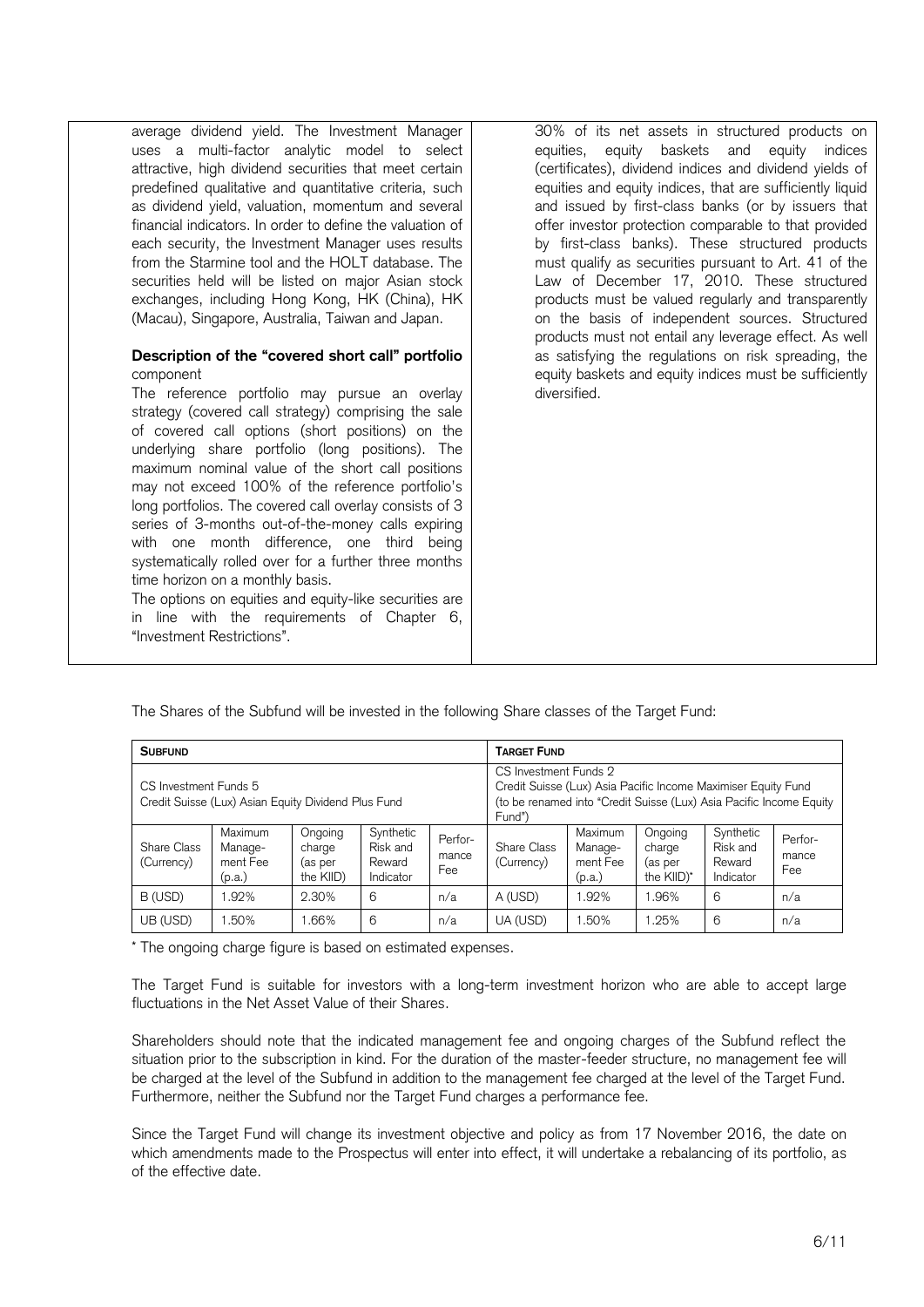The issue of shares in the Subfund and shares in the Target Subfund will be suspended with effect as from 15 November 2016. Accordingly, subscription and conversion applications in the Subfund and in the Target Subfund will be accepted up to 3.00 p.m. CET on 14 November 2016. Shareholders of both subfunds will be able to redeem shares of the Subfund and redeem shares of the Target Subfund until 14 November 2016, i.e. redemption applications can be submitted until 3 p.m. CET on 14 November 2016 and will be handled free of charge.

PricewaterhouseCoopers, Société coopérative, 2, rue Gerhard Mercator, L-2182 Luxembourg has been appointed by CS Investment Funds 5 as the independent auditor in charge of issuing an opinion on the subscription in kind and the number of shares issued in counterpart of this subscription.

The Luxembourg supervisory commission for the financial sector, the *Commission de Surveillance du Secteur Financier* or CSSF has approved the investment of the Subfund in the Target Fund.

The amendments made to the Prospectus will enter into force as of 17 November 2016. As of this date, the Subfund will invest almost exclusively in shares of the Target Fund.

Shareholders who do not agree with these amendments may redeem their Shares in the Subfund free of charge until 14 November 2016.

2. Liquidation in kind of CS Investment Funds 5 – Credit Suisse (Lux) Asian Equity Dividend Plus Fund

The liquidation process of the Subfund will start on 17 November 2016.

No further subscriptions of Shares will be accepted in the Subfund after 3.00 p.m. CET on 14 November 2016. Moreover, Shares may only be redeemed free of charge until the same date and time. A provision of all outstanding debits and any debits that will occur in relation to the liquidation will be made in the Subfund.

PricewaterhouseCoopers, Société coopérative, 2, rue Gerhard Mercator, L-2182 Luxembourg has been appointed by the Company as independent auditor in charge of issuing an opinion on the Shares of the Subfund that will be cancelled as a result of the liquidation of the Subfund.

The net liquidation proceeds of the Subfund will be distributed in kind to the Shareholders on 17 November 2016.

After closure of the liquidation, the accounts and the books of the Subfund shall be filed with Credit Suisse Fund Services (Luxembourg) S.A. during a period of five years.

Any legal, advisory or administrative costs associated with the preparation and the completion of the changes under points (1) and (2) above will be borne by Credit Suisse Fund Management S.A., except the auditor fees which will be charged to the Subfund.

As a result of the changes under points (1) and (2) above, the Shareholders of the Subfund will be allocated shares in the Target Fund and become shareholders of the Target Fund as of 17 November 2016.

Shareholders should note the resulting differences in terms of ongoing charges, as indicated in the above table. Shareholders' attention is drawn to the fact that shares in the Target Fund differ from the respective shares of the Subfund in terms of applicable fees or distribution policy. More information about the features of the shares of the Target Fund can be find in the prospectus of CS Investment Funds 2, under Chapter 2 "CS Investment Funds 2 – Summary of Share Classes" and Chapter 5 "Investment in CS Investment Funds 2". Shareholders should inform themselves as to the possible tax implications of the aforementioned changes in their respective country of citizenship, residence or domicile.

In addition, Shareholders should note that the number of shares in the Target Fund they will receive further to the liquidation in kind will not necessarily correspond to the number of Shares they held in the Subfund, but will depend on the number of shares in the Target Fund held by the Subfund at the time of its liquidation. Further to the liquidation, the Shares in the Subfund will no longer entitle the Shareholders to any rights in the Subfund or the Company.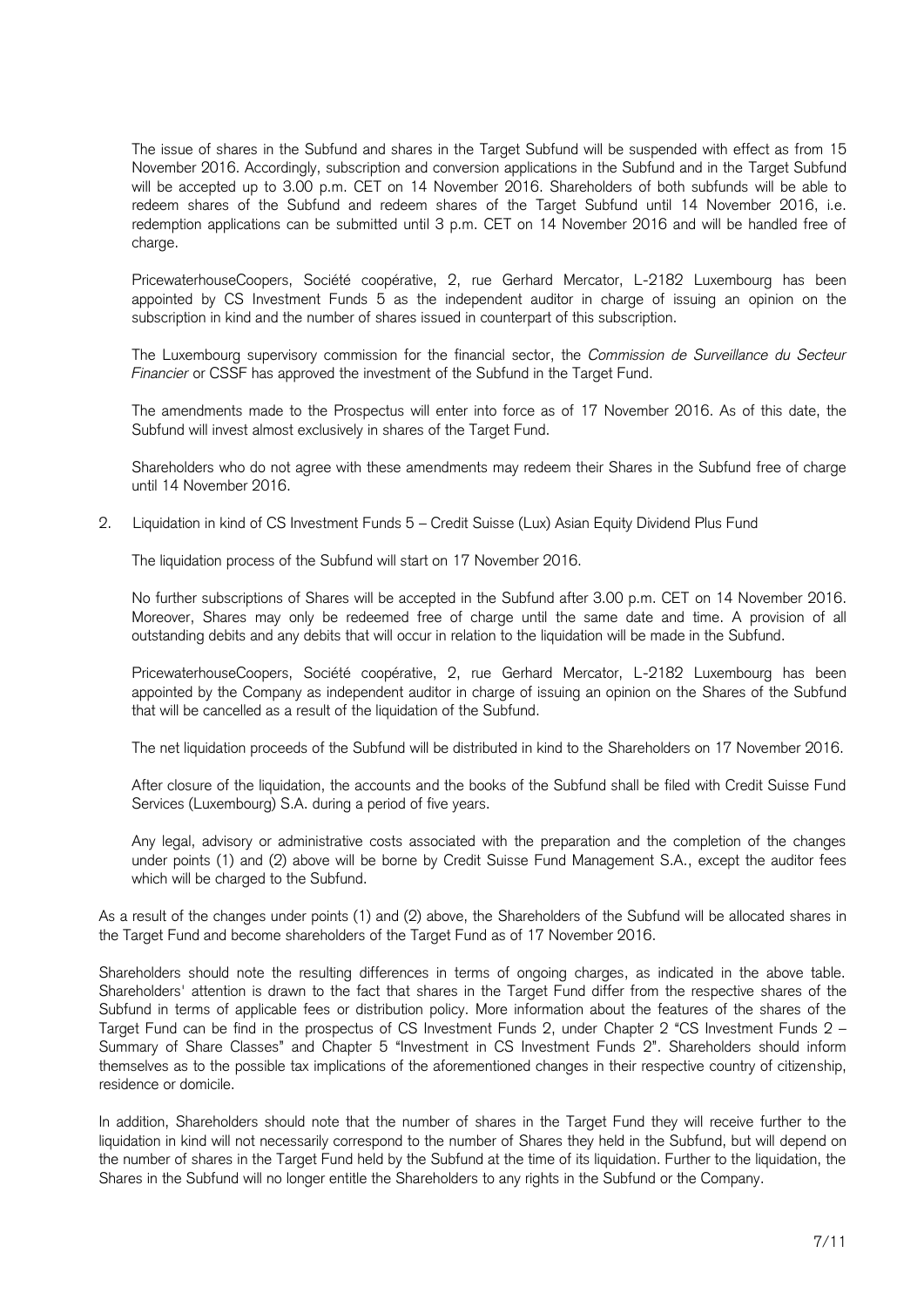Following the above mentioned liquidation in kind, the Subfund "CS Investment Funds 5 – Credit Suisse (Lux) Asian Equity Dividend Plus Fund" will cease to exist.

3. Notice is hereby given to the Shareholders of CS Investment Funds 5 – **Credit Suisse (Lux) Russian Equity Fund** (for the purpose of this point the "Subfund") that the Board of Directors of the Company has decided to effect a series of corporate actions leading ultimately to the liquidation of the Subfund, which can be summarised as follows:

In a first step, the Subfund will be converted into a feeder fund and will therefore invest via a subscription in kind at least 85% of its total assets in Credit Suisse (Lux) Global Emerging Market Brands Equity Fund, a subfund of CS Investment Funds 4 (the "Target Fund").

In a second step, immediately upon the completion of the first step, the Subfund will be liquidated in kind. As a consequence of such liquidation, the Shareholders of the Subfund will receive shares of the Target Fund and thus become shareholders of the Target Fund.

The full details of these amendments are set out below:

1. Amendment to the Investment Objective and Principles of the Subfund

The Board of Directors of the Company has decided to amend the Investment Objective and Principles of the Subfund. Pursuant to these changes, the Subfund will pursue a master-feeder strategy by investing at least 85% of its total assets in the Target Fund.

The Target Fund is a subfund of CS Investment Funds 4, an undertaking for collective investment in transferable securities in the legal form of an investment company with variable capital (société d'investissement à capital variable, SICAV) subject to Part I of the Law of December 17, 2010. The Company and CS Investment Funds 4 are both managed by Credit Suisse Fund Management S.A. and have appointed Credit Suisse (Luxembourg) S.A. as their depositary and Credit Suisse Fund Services (Luxembourg) S.A. as their central administration.

The amended Investment Objective and Principles of the Subfund and the Investment Objective and Principles of the Target Fund read as follows:

## **Investment Objective of the Subfund and of the Target Fund**

The objective of the Subfund and of the Target Fund is to achieve long-term capital growth, while maintaining an adequate diversification of risks, by investing in a portfolio of equity securities mainly issued by companies providing consumer goods or services to global emerging market consumers.

## **Investment Principles of the Subfund**

In order to realize its investment objective, the Subfund pursues a master-feeder strategy. At least 85% of the Subfund's total assets shall be invested in Credit Suisse (Lux) Global Emerging Market Brands Equity Fund, a subfund of CS Investment Funds 4 (the "Target Fund").

CS Investment Funds 4 is an undertaking for collective investment in transferable securities in the legal form of an investment company with variable capital (société d'investissement à capital variable, SICAV) subject to Part I of the Law of December 17, 2010. It has appointed Credit Suisse Fund Management S.A. as its management company.

The Subfund may hold up to 15% of its total net assets in liquid assets in the form of sight and time deposits with first-class financial institutions and money-market instruments which do not qualify as transferable securities and have a term to maturity not exceeding 12 months, in any convertible currency.

# **Investment Principles of the Target Fund**

To achieve the investment objective, the Target Fund's assets are predominantly invested in equities and similar instruments (including ADRs and GDRs) issued by companies which are domiciled or having their registered office in or carrying out the bulk of their business activities in global emerging countries, as well as by the ones mainly holding participations in such companies and which are mainly manufacturing and providing goods and services to consumers domiciled in the emerging markets.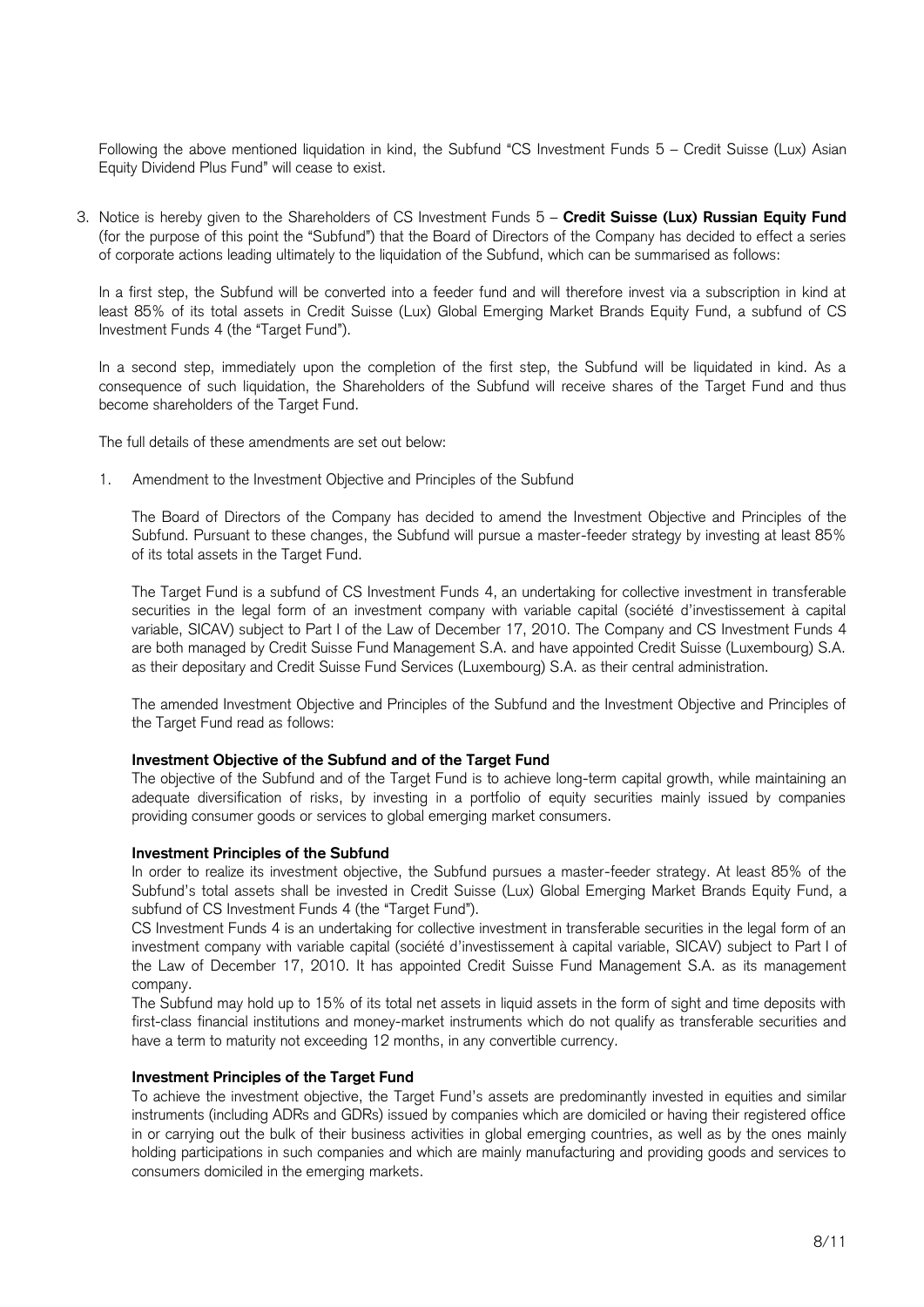## **Asset Allocation of the Target Fund**

The Target Fund shall invest at least 67% of its net assets directly or indirectly in equities and equity-type securities according to the principles described above. The remaining part of the Target Fund's portfolio may be invested in fixed income and investment instruments giving exposure to real estate or commodities including precious metals ("alternative asset classes") or held in form of liquid assets. In compliance with the provisions of Chapter 6, "Investment Restrictions" of the prospectus of CS Investment Funds 4, the exposure to alternative asset classes will be achieved indirectly through the use of one or more of the instruments listed below. If the exposure on alternative asset classes is to be achieved via derivatives, this must be done using derivatives which have a financial index as their underlying.

Liquid assets may within the limits set forth in Chapter 6, "Investment Restrictions" of the prospectus of CS Investment Funds 4, be invested in money market instruments admitted to or dealt in on a regulated market, in the official foreign exchange market or in callable deposits at credit institutions provided the term to maturity does not exceed twelve months. The liquid assets, together with debt instruments which generate interest income within the meaning of EU Directive 2003/48/EC, may not exceed 25% of the Target Fund.

## **Investment Instruments of the Target Fund**

To achieve its investment objective, the Target Fund may, subject to the aforementioned investment principles, use any of the instruments listed in section 1 of Chapter 6, "Investment Restrictions" of the prospectus of CS Investment Funds 4, irrespective of currency but in accordance with the principle of risk diversification; these may include, but not be limited to, the instruments specified below:

Equities or equity-type securities: at least 67% of the Target Fund's net assets;

Bonds, notes, similar fixed- or variable-income securities (including convertible bonds, convertible notes, warrant bonds and warrants on securities as well as warrants of public, private and semiprivate issuers which are domiciled in a country belonging to the Organisation for Economic Cooperation and Development (OECD)): up to 33% of the Target Fund's net assets.

## *Derivatives*

Subject to the investment restrictions set out in Chapter 6, "Investment Restrictions", section 3) and section 4) of the prospectus of CS Investment Funds 4, the Target Fund may, in the interest of the efficient management of the portfolio in terms of profit and loss profiles, structure part of these core investments using derivatives such as forward contracts, swaps, futures and options. Furthermore, to hedge currency risks and to gear its assets to one or more other currencies, the Target Fund may enter into forward foreign exchange and other currency derivatives in accordance with section 1) g) of Chapter 6, "Investment Restrictions". Any indices on which such derivatives are based shall be chosen in accordance with Art. 9 of the Grand-Ducal Regulation of 8 February 2008 and Chapter XIII of ESMA Guidelines on ETFs and Other UCITS Issues (ESMA/2014/937).

# *Other Funds*

Contrary to what is stated in section 5 of Chapter 6, "Investment Restrictions", the Target Fund may invest up to 30% of its net assets in shares or units of other UCITS and/or other UCIs pursuant to section 1) paragraph e) of Chapter 6, "Investment Restrictions" of the prospectus of CS Investment Funds 4.

## *Structured Products*

The Target Fund may invest up to 30% of its net assets in structured products (certificates, notes) that are sufficiently liquid, are issued by first-class banks (or by issuers that offer investor protection comparable to that provided by first-class banks), and facilitate exposure to equity, to the commodity products, natural resources or precious metals segments and to currencies. These structured products must qualify as transferable securities pursuant to Article 41 of the Law of 17 December 2010. Moreover, these products must be valued regularly and transparently on the basis of independent sources. Unless these structured products contain embedded derivatives pursuant to Article 42 (3) of the Law of 17 December 2010, such products must not entail any leverage. The derivatives embedded in such structured products may only be based on investment instruments specified in Chapter 6, section 1 of the prospectus of CS Investment Funds 4. As well as satisfying the regulations on risk spreading, the asset baskets and underlying indices must be sufficiently diversified.

The Shares of the Subfund will be invested in the following Share classes of the Target Fund: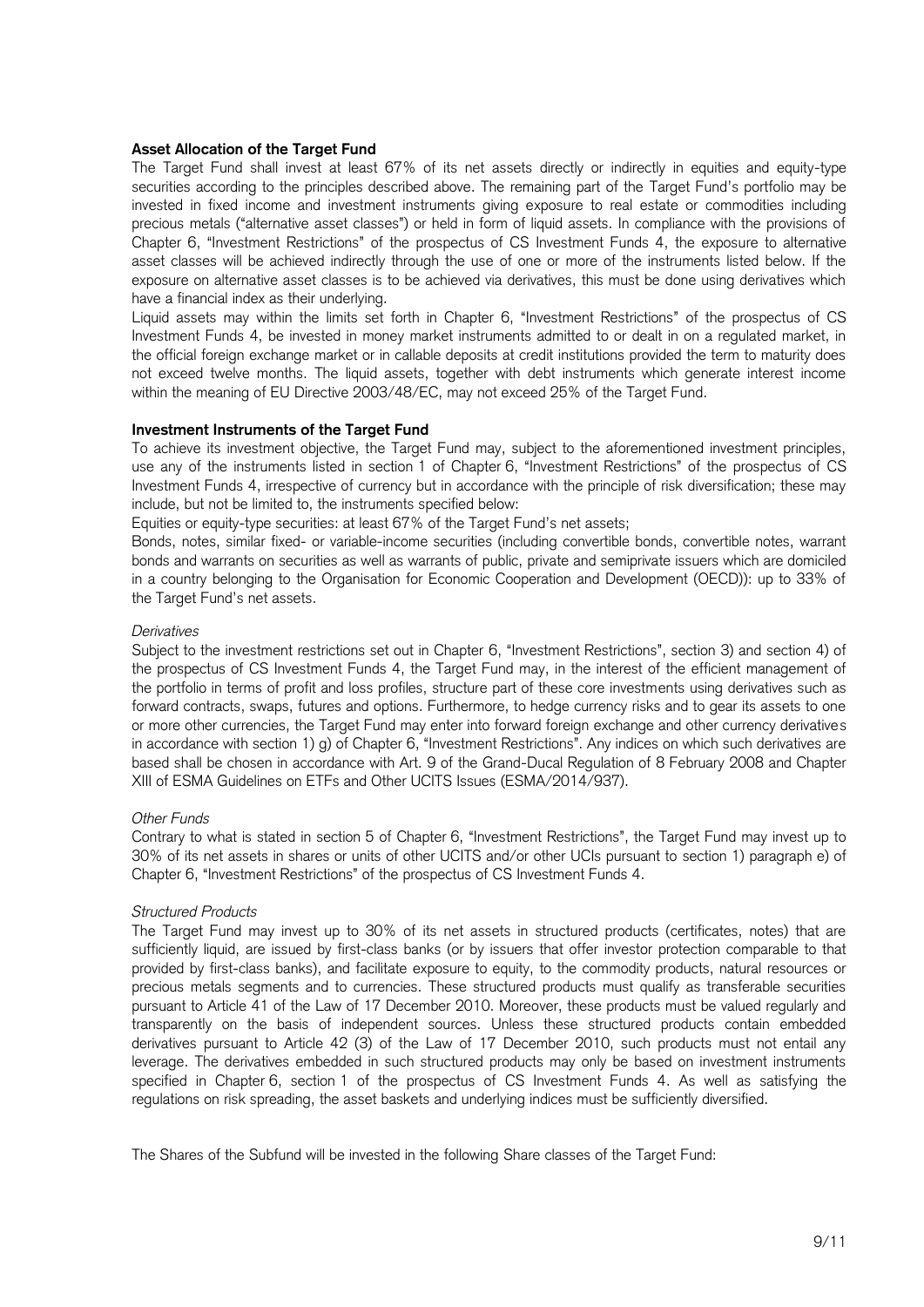| <b>SUBFUND</b>                                                   |                                          |                                           |                                              |                                                                                        | <b>TARGET FUND</b>        |                                          |                                            |                                              |                         |
|------------------------------------------------------------------|------------------------------------------|-------------------------------------------|----------------------------------------------|----------------------------------------------------------------------------------------|---------------------------|------------------------------------------|--------------------------------------------|----------------------------------------------|-------------------------|
| CS Investment Funds 5<br>Credit Suisse (Lux) Russian Equity Fund |                                          |                                           |                                              | CS Investment Funds 4<br>Credit Suisse (Lux) Global Emerging Market Brands Equity Fund |                           |                                          |                                            |                                              |                         |
| Share Class<br>(Currency)                                        | Maximum<br>Manage-<br>ment Fee<br>(p.a.) | Ongoing<br>charge<br>(as per<br>the KIID) | Synthetic<br>Risk and<br>Reward<br>Indicator | Perfor-<br>mance<br>Fee                                                                | Share Class<br>(Currency) | Maximum<br>Manage-<br>ment Fee<br>(p.a.) | Ongoing<br>charge<br>(as per<br>the KIID)* | Synthetic<br>Risk and<br>Reward<br>Indicator | Perfor-<br>mance<br>Fee |
| B (RUB)                                                          | 1.92%                                    | 2.34%                                     | 7                                            | n/a                                                                                    | B (USD)                   | 1.92%                                    | 2.28%                                      | 6                                            | n/a                     |
| B (USD)                                                          | 1.92%                                    | 2.30%                                     | 7                                            | n/a                                                                                    | B (USD)                   | 1.92%                                    | 2.28%                                      | 6                                            | n/a                     |
| BH (EUR)                                                         | 1.92%                                    | 2.31%                                     | 7                                            | n/a                                                                                    | BH (EUR)                  | 1.92%                                    | 2.27%                                      | 6                                            | n/a                     |
| EB (USD)                                                         | 1.20%                                    | 1.42%                                     | 7                                            | n/a                                                                                    | EB (USD)                  | 0.70%                                    | 1.06%                                      | 6                                            | n/a                     |
| IB (USD)                                                         | 1.20%                                    | 1.46%                                     | 7                                            | n/a                                                                                    | IB (USD)                  | 0.70%                                    | 1.06%                                      | 6                                            | n/a                     |
| UB (USD)                                                         | 1.50%                                    | 1.76%                                     | 7                                            | n/a                                                                                    | UB (USD)                  | 1.50%                                    | 1.59%                                      | 6                                            | n/a                     |
| UBH (EUR)                                                        | 1.50%                                    | 1.57%                                     | 7                                            | n/a                                                                                    | UBH (EUR)                 | 1.50%                                    | 1.62%                                      | 6                                            | n/a                     |

\* The ongoing charge figure of the Target Fund is based on estimated expenses.

The Target Fund is suitable for investors wishing to participate in the development of equity markets worldwide. Investors will be looking for a diversified exposure to companies in this economic area. As the investments are focused on equities, which can be subject to wide fluctuations in value, investors should have a medium to long investment horizon.

Shareholders should note that the indicated management fee and ongoing charges of the Subfund reflect the situation prior to the subscription in kind. For the duration of the master-feeder structure, no management fee will be charged at the level of the Subfund in addition to the management fee charged at the level of the Target Fund. Furthermore, neither the Subfund nor the Target Fund charges a performance fee.

PricewaterhouseCoopers, Société coopérative, 2, rue Gerhard Mercator, L-2182 Luxembourg has been appointed by CS Investment Funds 5 as the independent auditor in charge of issuing an opinion on the subscription in kind and the number of shares issued in counterpart of this subscription.

The Luxembourg supervisory commission for the financial sector, the *Commission de Surveillance du Secteur Financier* or CSSF has approved the investment of the Subfund in the Target Fund.

The amendments made to the Prospectus will enter into force as of 17 November 2016. As of this date, the Subfund will invest almost exclusively in shares of the Target Fund.

Shareholders who do not agree with these amendments may redeem their Shares in the Subfund free of charge until 14 November 2016.

2. Liquidation in kind of CS Investment Funds 5 – Credit Suisse (Lux) Russian Equity Fund

The liquidation process of the Subfund will start on 17 November 2016.

No further subscriptions of Shares will be accepted in the Subfund after 3.00 p.m. CET on 14 November 2016. Moreover, Shares may only be redeemed free of charge until the same date and time. A provision of all outstanding debits and any debits that will occur in relation to the liquidation will be made in the Subfund.

PricewaterhouseCoopers, Société coopérative, 2, rue Gerhard Mercator, L-2182 Luxembourg has been appointed by the Company as independent auditor in charge of issuing an opinion on the Shares of the Subfund that will be cancelled as a result of the liquidation of the Subfund.

The net liquidation proceeds of the Subfund will be distributed in kind to the Shareholders on 17 November 2016.

After closure of the liquidation, the accounts and the books of the Subfund shall be filed with Credit Suisse Fund Services (Luxembourg) S.A. during a period of five years.